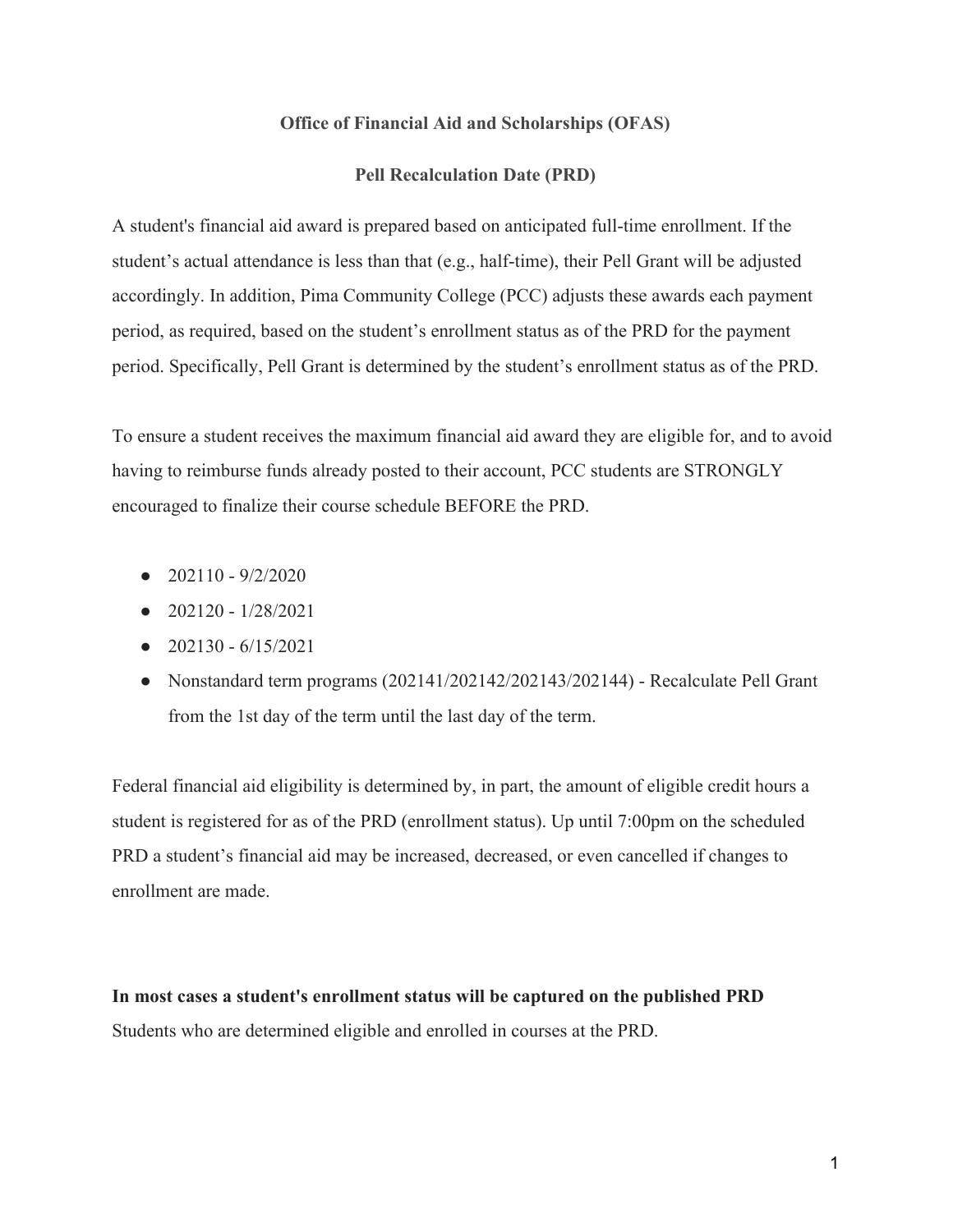- If a student increases or decreases their credit load prior to the PRD, Pell Grant funds may be adjusted, as appropriate, to match the level of enrollment.
	- If a student's aid is reduced and creates a balance due to the college, the student will be responsible for payment.
- If a student is actively enrolled prior to the PRD and adds a course or courses after. Waitlisted courses are not considered actively enrolled.
	- The enrollment status used to determine Pell Grant eligibility will not be increased:
		- A student enrollment status is captured at half-time (6 credits) at the PRD. After the PRD the student adds a 3 credit course increasing his/her course load to 9 credits.
			- The enrollment status used to determine Pell Grant funds will not increase to ¾-time, however it will stay at half-time.
- If after the PRD a student drops/withdrawals from a course(s) without beginning attendance and then adds another course(s).
	- The enrollment status used to determine the student's Pell Grant will remain at the same level as captured on the PRD.
		- However, the student must begin attendance in all courses used to determine their enrollment status.
	- $\circ$  A student enrollment status is captured at half-time (6 credits) at the PRD. After the PRD the student drops a 3 credits class, but then adds another 3 credit course. The enrollment status used to determine Pell Grant funds will not decrease and will remain at half-time.
		- However, the course must meet the criteria of an eligible class
			- Counts in program of study
			- Needed in the student's program of study
			- Meets the repeat rule
			- Is an eligible remedial course